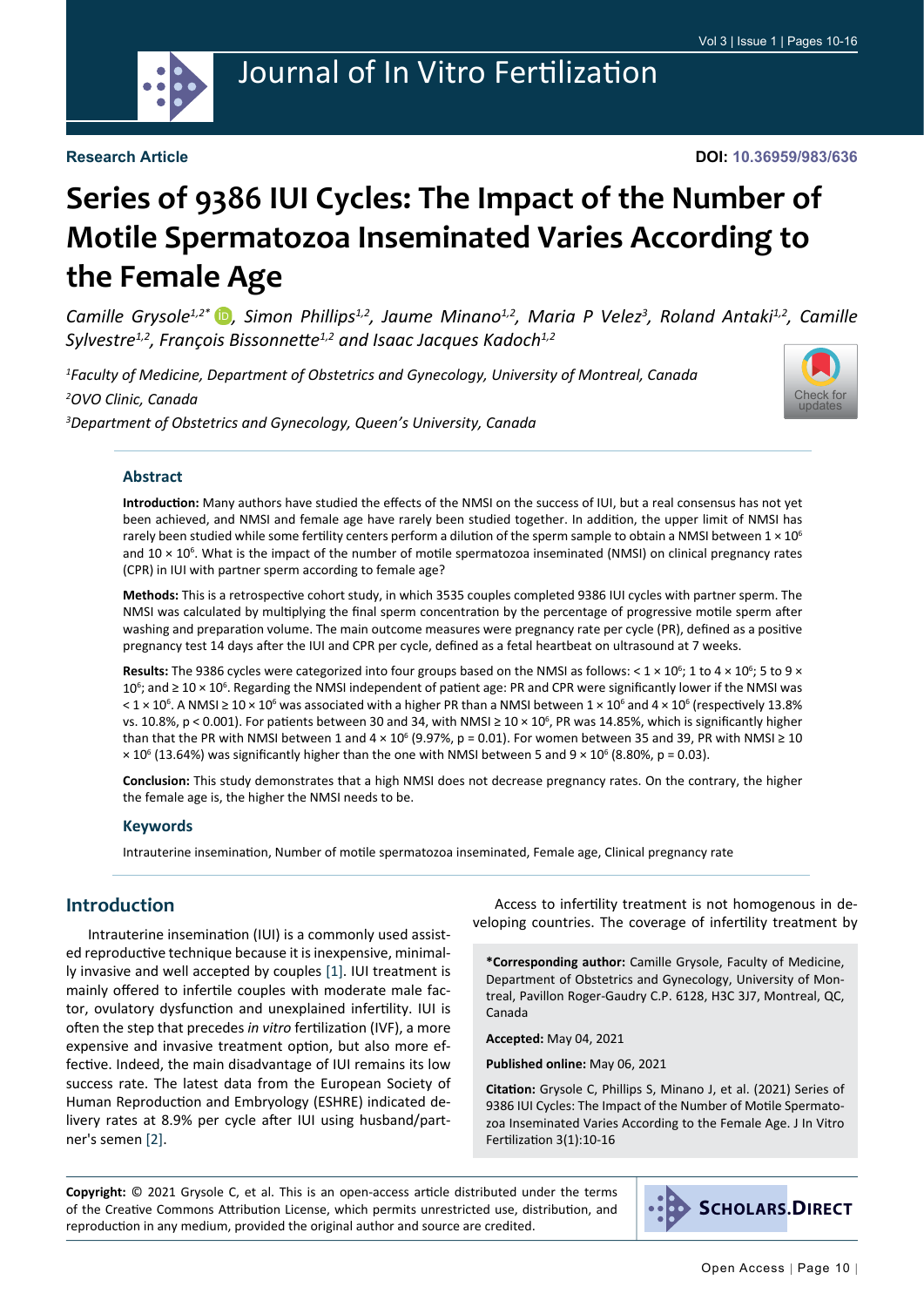government medical insurances varies among countries. Some governments support the infertility services but the majority of them apply some restrictions. For this reason, the financial aspect plays an important role in the choice of treatment. Many patients will prefer to attempt treatment using IUI even if their results suggest better success rates in IVF. That is why it is extremely important to offer good quality counseling to these patients. However, there is a lack of literature on prognostic factors for success in IUI. In addition, it is necessary to personalize the advice given to the patient taking into account the different variables that can influence the results in IUI.

Since time-to-pregnancy is an important element to be taken into account in fertility treatment, it seems important to optimize IUI indications as much as possible in order to select the population with the highest chances of success. For this, a few prognostic factors have been identified: maternal age and number of motile spermatozoa inseminated (NMSI) are among the most important [\[3](#page-6-1),[4\]](#page-6-2).

Many authors have studied the effects of the NMSI on the success of IUI, but a real consensus has not yet been achieved. Current literature is too limited to determine sperm parameter thresholds for which IUI should not be recommended [[1\]](#page-5-0). A minimum of 1 million motile spermatozoa inseminated is often quoted as required to optimize IUI but several authors question this threshold. Some studies have shown better results if the NMSI exceeds 2  $\times$  10 $^{\rm 6}$ , or even 5  $\times$  10 $^{\rm 6}$  [\[5](#page-6-3),[6\]](#page-6-4). However, NMSI and female age have rarely been studied together. In addition, the upper limit of NMSI has rarely been studied. In Europe, some fertility centers perform a dilution of the sperm sample to obtain a NMSI less than  $10 \times 10^6$  [[7\]](#page-6-5). However, no study has shown that an elevated NMSI could decrease the chances of pregnancy.

This study aimed to evaluate the impact of the NMSI on the clinical pregnancy rates (CPR) in IUI with partner sperm according to female age.

## **Materials and Methods**

#### **Population and study design**

This was a retrospective cohort study, in which 3535 patients completed 9386 IUI cycles with partner sperm, between January 2011 and December 2015, at a University-affiliated private Assisted Reproductive Technology clinic in Montreal, Canada. The study period was a period in which IUI and IVF were funded by the government in Quebec. All patients who started their first IUI during the study period, for primary or secondary infertility, were included. Cycles in which the woman was over 43-years of age were excluded. Donor sperm was excluded.

All patients tried to conceive without success for at least 1-year. In order to assess the cause of infertility, patients underwent a full fertility workup including; for men: a semen analysis, and for women: Ovarian reserve testing including antral follicular count and hormone measurements (estradiol, FSH and AMH) between the second and fifth day of the menstrual cycle. Evaluation of the uterine cavity and tubal patency was done by hysterosalpingography or hysteroso-

nography. Indications for IUI included moderate male factor, ovulatory dysfunction and unexplained infertility. The moderate male factor was defined by a moderate oligospermia (sperm concentration between 5 and 14 millions/ml), on a semen analysis performed as described in Björndahl, et al. [[8\]](#page-6-0).

## **Ovulation induction**

The majority of IUI was performed after mild ovarian stimulation. Ovarian stimulation was performed according to three different protocols, decided at the discretion of the physician depending on the ovarian reserve: 1) either Clomiphene Citrate (Serophene®, EMD Serono Canada or Clomid®, Sanofi-Aventis Canada, 50 to 200 mg/day), Letrozole (2.5 to 5 mg/day) or Tamoxifen Citrate (20 to 60 mg/day) for 5 days from the third day of the menstrual cycle; 2) recombinant FSH (Gonal F®, EMD Serono Canada, or Puregon®, Merck Canada) or purified urinary FSH (Bravelle®, Ferring Canada) or hMG Human menopausal gonadotropins (Menopur®, Ferring Canada, or Repronex®, Ferring Canada) at a dose of 37.5 to 300 UI per day or every 2 days from the second or third day of the menstrual cycle; 3) a combination of either Clomiphene Citrate or Letrozole with gonadotropins.

Ovulation was monitored by vaginal ultrasound to evaluate the number and size of ovarian follicles and the endometrial thickness. When at least one mature follicle reached 18 mm, a subcutaneous injection of recombinant hCG (Ovidrel®, EMD Serono Canada, 250 µg) was administrated for the ovulation triggering.

#### **Semen assessment and preparation**

A full semen analysis was carried out during patient evaluation according to Björndahl, et al. [[8\]](#page-6-0); however, a simplified assessment was carried out on the day of sperm preparation for insemination as described in the following paragraph.

Sperm samples were collected at the laboratory after 2-3 days of sexual abstinence. They were analyzed after liquefaction at 37 °C for 30 minutes. The initial sperm variables were determined from 10 µL of semen, on a warmed Makler chamber, with compound microscope at  $\times$  100, to estimate the concentration, the mobility and the progression of spermatozoa. Sperm preparation for IUI was performed using density gradient centrifugation, composed of 1mL of 80% colloidal gradient and 1 mL of 40% colloidal gradient (Gynotec Sperm filter, Fertitech Canada). A maximum of 4 mL of the sperm sample was gently deposited on the 40% layer. After a first centrifugation at 400 G for 20 minutes, the concentrated phase containing the most mobile spermatozoa was collected with a sterile Pasteur pipette and resuspended in 5 mL of a wash medium (Gynotec Sperm wash, Fertitech Canada). A second centrifugation was performed at 100G for 10 minutes and the resulting pellet was diluted in 0.5 mL of Sperm Wash (Gynotec Sperm wash, Fertitech Canada).

After sperm washing, a further assessment was performed on the sperm as described earlier and the NMSI was calculated by multiplying the final concentration by the percentage of progressive motile sperm after washing and the volume of the preparation (0.5 mL). In this study, sperm morphology was not evaluated at the time of IUI.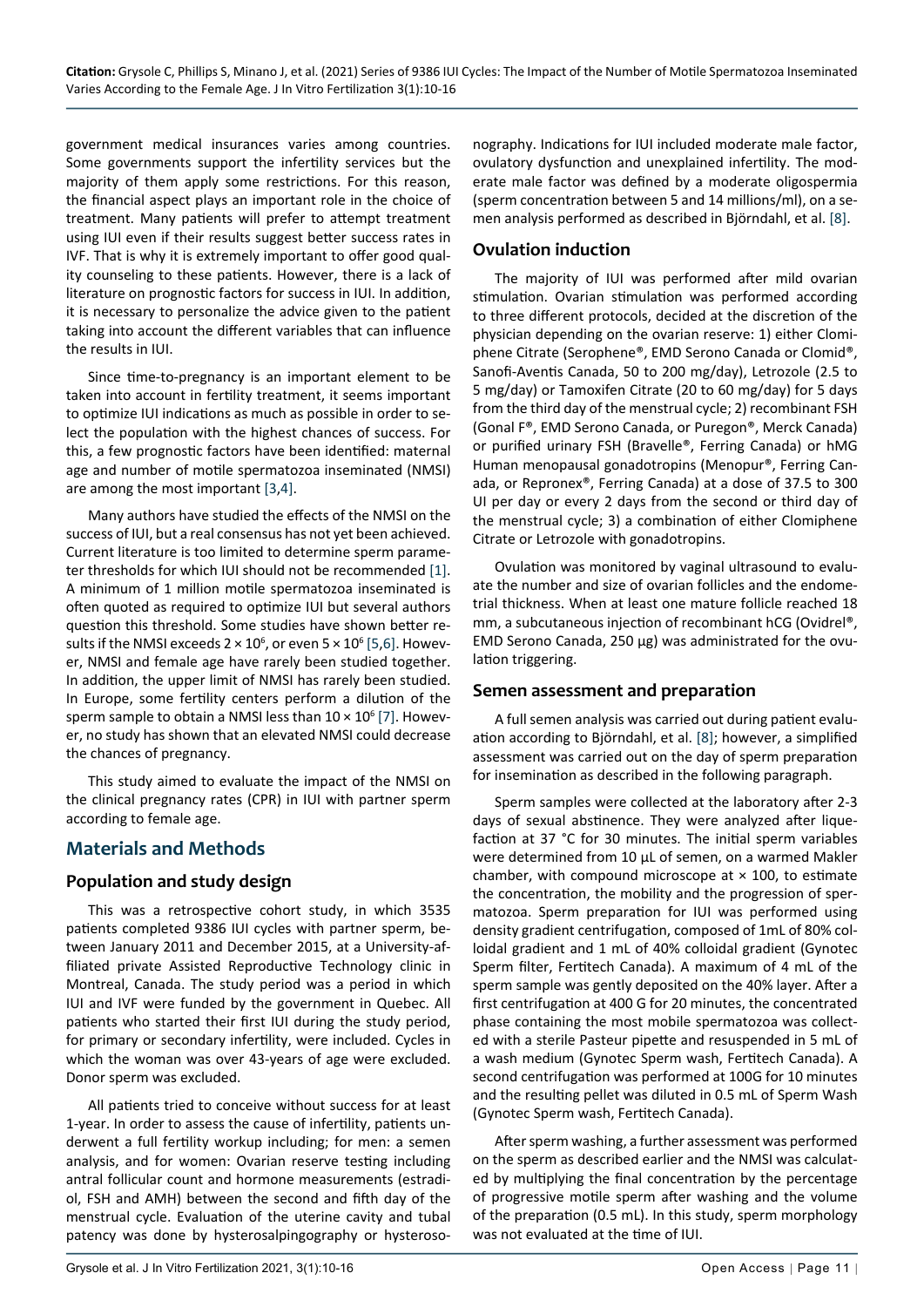#### **Insemination and pregnancy rate**

Insemination was performed with an insemination catheter (Minispace®, CCD) that was inserted into the uterine cavity and the sperm preparation was injected slowly. According to our clinical protocols, the luteal phase was supplemented with micronized progesterone (Prometrium®, Merck Canada, 200 mg/day for 15 days after the IUI) in all cases involving gonadotropins, until 8 weeks of pregnancy. The patients performed a urine pregnancy test 2 weeks after the IUI, then an ultrasound was done at 7 weeks to confirm a clinical pregnancy.

#### **Statistical methods**

The main outcome measures were pregnancy rate per cy-

<span id="page-2-0"></span>**Table 1**: Descriptive characteristics of the 9386 IUI cycles.

| Age:                                    | Mean $(\pm$ SD)    |  |  |  |
|-----------------------------------------|--------------------|--|--|--|
| - Female (years)                        | $33.64 (\pm 4.43)$ |  |  |  |
| - Male (years)                          | $36.24 (\pm 5.72)$ |  |  |  |
| Sperm parameters                        |                    |  |  |  |
| - Concentration pre-washing (×106)      | 51.38 (± 38.15)    |  |  |  |
| - Progressive mobility pre-washing (%)  | 59.11 (± 20.17)    |  |  |  |
| - Concentration post-washing (×106)     | 88.51 (± 73.77)    |  |  |  |
| - Progressive mobility post-washing (%) | 82.85 (± 15.15)    |  |  |  |
| - NMSI (× 106)                          | 38.91 (± 34.49)    |  |  |  |
|                                         | N (%)              |  |  |  |
| Pregnancy Rate (PR)                     | 1200 (12.78%)      |  |  |  |
| Clinical Pregnancy Rate (CPR)           | 921 (9.81%)        |  |  |  |
| Female age                              |                    |  |  |  |
| - < 30 years                            | 1808 (19.26%)      |  |  |  |
| - 30-34 years                           | 3486 (37.14%)      |  |  |  |
| - 35-39 years                           | 3067 (32.68%)      |  |  |  |
| $-$ 240 years                           | 1025 (10.92%)      |  |  |  |
| Cycle Number                            |                    |  |  |  |
| - N°1                                   | 3515 (37.45%)      |  |  |  |
| $- N^{\circ}2$                          | 2589 (27.58%)      |  |  |  |
| $- N^{\circ}3$                          | 1818 (19.37%)      |  |  |  |
| $- N^{\circ}4$                          | 764 (8.14%)        |  |  |  |
| - ≥ n°5                                 | 700 (7.46%)        |  |  |  |
| <b>Stimulation Protocols</b>            |                    |  |  |  |
| - Oral ovarian stimulation              | 7481 (79.70%)      |  |  |  |
| - Oral + Gonadotropins                  | 1523 (16.23%)      |  |  |  |
| - Gonadotropins                         | 207 (2.21%)        |  |  |  |
| - Natural cycle                         | 175 (1.86%)        |  |  |  |
| NMSI (×106)                             |                    |  |  |  |
| $-1$                                    | 455 (4.85%)        |  |  |  |
| - 01-Apr                                | 1133 (12.07%)      |  |  |  |
| - 05-Sep                                | 749.98%)           |  |  |  |
| $-210$                                  | 7049 (75.10%)      |  |  |  |

Values are presented as mean (± standard deviation) or number (%).

cle (PR), defined as a positive pregnancy test 14 days after the IUI and clinical pregnancy rate per cycle (CPR), defined as a fetal heartbeat on ultrasound at 7 weeks.

Quantitative variables were descriptive in the form of mean ± standard deviation (SD). Qualitative variables were expressed as absolute numbers and proportions. Factors that may influence CPR were compared according to chi<sup>2</sup> test, or Fisher's exact test when indicated. A p-value < 0.05 was considered statistically significant.

#### **Results**

#### **Descriptive characteristics of the 9386 IUI cycles**

The baseline characteristics of the cycles are described in [Table 1](#page-2-0). The mean age of women was 33.6 years  $(± 4.4)$ and that of men was 36.2-years  $(\pm 5.7)$ . Only 10.9% of women were between 40 and 43-years. The majority of cycles analyzed fell within the first three IUI attempts (84.4%). The majority of patients had received oral ovarian stimulation alone (79.7%) or coupled with gonadotropins (16.23%). The average NMSI was  $38.9 \times 10^6$  ( $\pm$  34.5) and 75.1% of sperm samples had a NMSI  $\geq 10 \times 10^6$ .

Of the 9386 IUI cycles, 1200 resulted in a pregnancy (PR = 12.8%) and 921 in a clinical pregnancy (CPR = 9.8%).

### **PR and CPR according to female age and NMSI independently**

[Table 2](#page-3-0) compares pregnancy rate (PR) and clinical pregnancy rate (CPR) by woman's age and NMSI, independently.

PR was significantly lower if the female patient was 40-years or older (9.6%, p=0.016), the results being similar between age groups < 30, 30-34 and 35-39-years (respectively 13.5%, 13.7% and 12.5%). However, CPR was significantly higher if the female patient was less than  $35$  ( $p < 0.001$ ).

Regarding the NMSI: PR and CPR were lower if the NMSI was under  $1 \times 10^6$  (respectively 4.2% and 3.1%, p < 0.001). A NMSI  $\geq 10 \times 10^6$  was associated with a higher PR than a NMSI between  $1 \times 10^6$  and  $4 \times 10^6$  (respectively 13.8% vs. 10.8%, p < 0.001). There was no statistical difference in terms of CPR between groups 1-4  $\times$  10<sup>6</sup>, 5-9  $\times$  10<sup>6</sup> and  $\geq$  10  $\times$  10<sup>6</sup>.

## **PR and CPR according to both the female age and the NMSI**

The PR and CPR according to both the female age and the NMSI are described in [Table 3](#page-3-1), [Table 4](#page-3-2), [Figure 1](#page-4-0) and [Figure 2](#page-4-1).

For patients < 30-years old, PR and CPR tended to be lower if NMSI <  $1 \times 10^6$  compared to other NMSI groups, however the difference was not statistically significant ( $p = 0.063$  for PR and  $p = 0.072$  for CPR).

For patients between 30 and 34, a NMSI  $<$  1  $\times$  10<sup>6</sup> was associated with a significantly lower PR and CPR compared to other NMSI groups. Moreover, in this age category, with NMSI  $\geq 10 \times 10^6$ , the PR per cycle was 14.85%, which is significantly higher than that the PR with NMSI between 1 and 4 ×  $10<sup>6</sup>$  (9.97%, p = 0.01). In this same age category, the PR was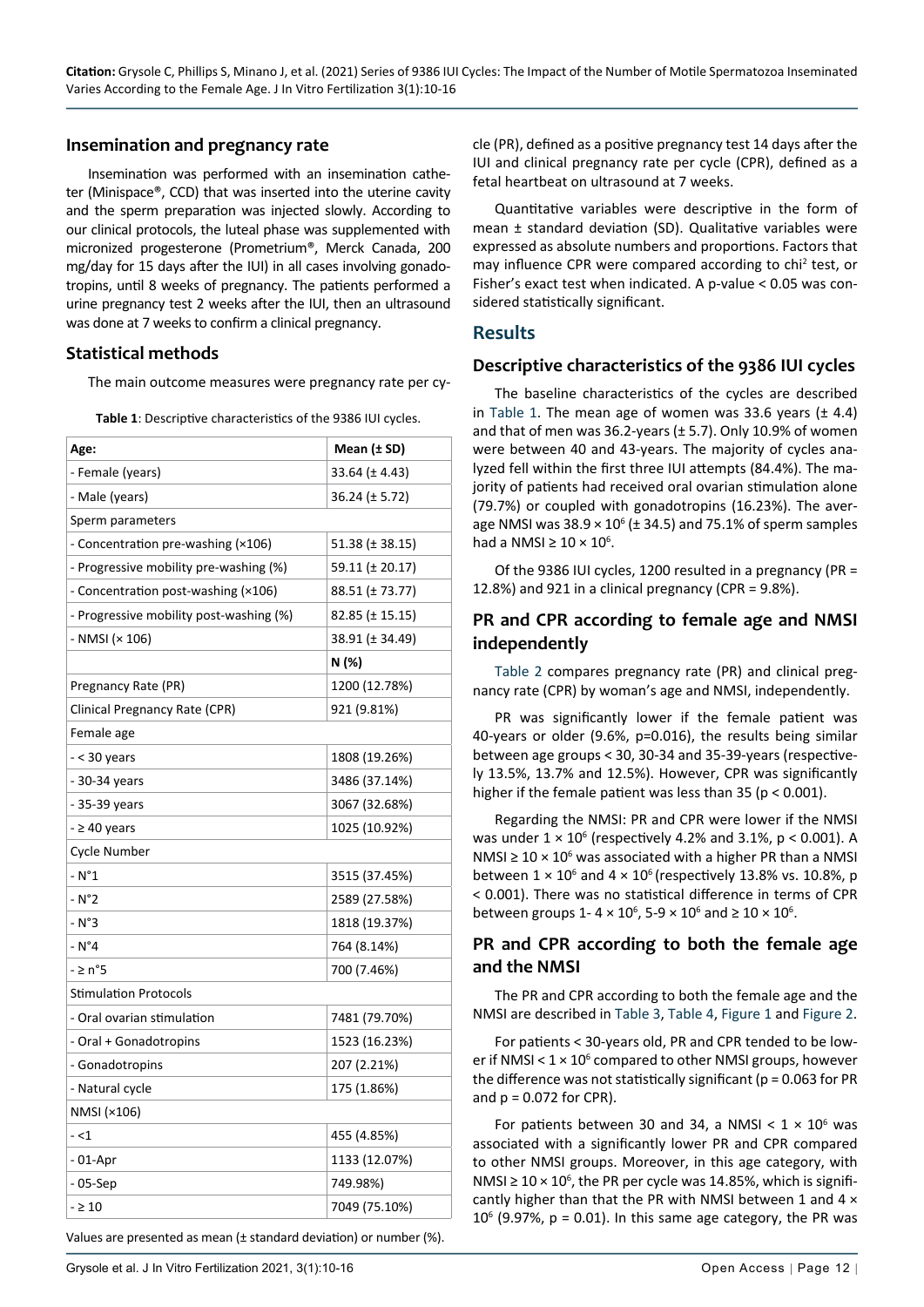<span id="page-3-0"></span>

|                           | <b>Pregnancy Rate</b> |       | <b>Clinical</b>      |       |  |  |  |
|---------------------------|-----------------------|-------|----------------------|-------|--|--|--|
| <b>Parameters</b>         | N (%)                 | р     | Pregnancy Rate N (%) | p     |  |  |  |
| <b>Female Age (years)</b> |                       |       |                      |       |  |  |  |
| $- < 30$                  | 244 (13.50%)a         |       | 203 (11.23%)a        |       |  |  |  |
| - 64                      | 476 (13.65%)a         | 0.016 | 380 (10.90%)a        | 0.001 |  |  |  |
| - 74                      | 382 (12.46%)a         |       | 282 (9.19%)b         |       |  |  |  |
| $-$ 240                   | 98 (9.56%)b           |       | 56 (5.46%)c          |       |  |  |  |
| NMSI (× 106)              |                       |       |                      |       |  |  |  |
| $- < 1$                   | 19 (4.18%)a           |       | 14 (3.08%)a          |       |  |  |  |
| - 5                       | 122 (10.77%)b         | 0.001 | 102 (9.00%)b         | 0.001 |  |  |  |
| $-14$                     | 86 (11.48%)b, c       |       | 69 (9.21%)b          |       |  |  |  |
| $ \geq$ 10                | 973 (13.80%)c         |       | 736 (10.44%)b        |       |  |  |  |

Values are presented as number (%).

a, b, c = If this index is identical, the groups are not significantly different. In contrast, if the indices are different, the groups are significantly different ( $p < 0.05$ ).

<span id="page-3-1"></span>

| Table 3: Pregnancy Rate (PR) according to the NMSI and the female age categories. |  |
|-----------------------------------------------------------------------------------|--|
|                                                                                   |  |

| <b>NMSI (×106)</b> | < 30 years   | n     | 30-34 years    |      | 35-39 years     |      | $\geq 40$ years | p    |
|--------------------|--------------|-------|----------------|------|-----------------|------|-----------------|------|
| < 1                | 6(5.61%)     |       | 5 (2.81%)a     |      | 7 (5.22%)a      |      | 1(2.78%)        |      |
| 01-Apr             | 35 (15.42%)  |       | 38 (9.97%)b    |      | 41 (10.38%)a, b |      | 8(6.15%)        |      |
| 05-Sep             | 17 (13.39%)  | 0.063 | 39 (14.23%)b,c | 0.01 | 22 (8.80%)a     | 0.02 | 8(8.16%)        | 0.22 |
| $\geq 10$          | 186 (13.81%) |       | 394 (14.85%)c  |      | 312 (13.64%)b   |      | 81 (10.64%)     |      |

Values are presented as number (%).

a, b, c = If this index is identical, the groups are not significantly different. In contrast, if the indices are different, the groups are significantly different ( $p < 0.05$ ).

<span id="page-3-2"></span>**Table 4:** Clinical Pregnancy Rate (CPR) according to the NMSI and female age categories.

| NMSI (× 106) | < 30 years   | n     | 30-34 years   | р    | 35-39 years   |      | $\geq 40$ years | p    |
|--------------|--------------|-------|---------------|------|---------------|------|-----------------|------|
| < 1          | 5 (4.67%)    |       | 4 (2.25%)a    |      | 5 (3.73%)a    |      | $0(0.00\%)$     |      |
| 01-Apr       | 32 (14.10%)  |       | 35 (9.19%)b   |      | 31 (7.85%)a,b |      | 4 (3.08%)       |      |
| 05-Sep       | 14 (11.02%)  | 0.072 | 33 (12.04%)b  | 0.01 | 17 (6.80%)a,b | 0.02 | $5(5.10\%)$     | 0.28 |
| $\geq 10$    | 152 (11.28%) |       | 308 (11.61%)b |      | 229 (10.01%)b |      | 47 (6.18%)      |      |

Values are presented as number (%).

a, b, c = If this index is identical, the groups are not significantly different. In contrast, if the indices are different, the groups are significantly different ( $p < 0.05$ ).

greatest with NMSI between 5 and  $9 \times 10^6$  (14.23%) than the one with NMSI between 1 and  $4 \times 10^6$  (9.97%) although this difference was not statistically significant ( $p = 0.11$ ).

For women between 35 and 39, PR with NMSI  $\geq 10 \times 10^6$ (13.64%) was significantly higher than the one with NMSI between 5 and  $9 \times 10^6$  (8.80%, p = 0.03). Regarding CPR in this age group, it tended to be the highest if NMSI  $\geq 10 \times 10^6$  compared to other NMSI groups, but the result was statistically different only compared to NMSI <  $1 \times 10^6$ . In this same age category, there was no statistical difference in terms of PR and CPR between NMSI groups <  $1 \times 10^6$ , 1-4  $\times 10^6$  and 5-9  $\times 10^6$ .

For women aged 40 or over, the PR and CPR were highest in the NMSI group  $\geq 10 \times 10^6$  (10.64% and 6.18%), followed

by the NMSI group  $5-9 \times 10^6$  (8.16% and 5.10%), then by the NMSI group  $1-4 \times 10^6$  (6.15% and 3.08%), and the NMSI group  $<$  1  $\times$  10<sup>6</sup> (2.78% and 0%), although these differences were not statistically significant ( $p = 0.22$  and  $p = 0.28$ ).

#### **Discussion**

This study suggests that a NMSI  $\geq 1 \times 10^6$  seems to be needed to obtain acceptable pregnancy rates in IUI, without taking into account sperm morphology. In addition, this study demonstrates that a high NMSI does not decrease pregnancy rates. Indeed, we did not observe a decrease in pregnancy rates when the NMSI was greater than 10. Thus, our data suggest that it is not necessary to dilute the sperm sample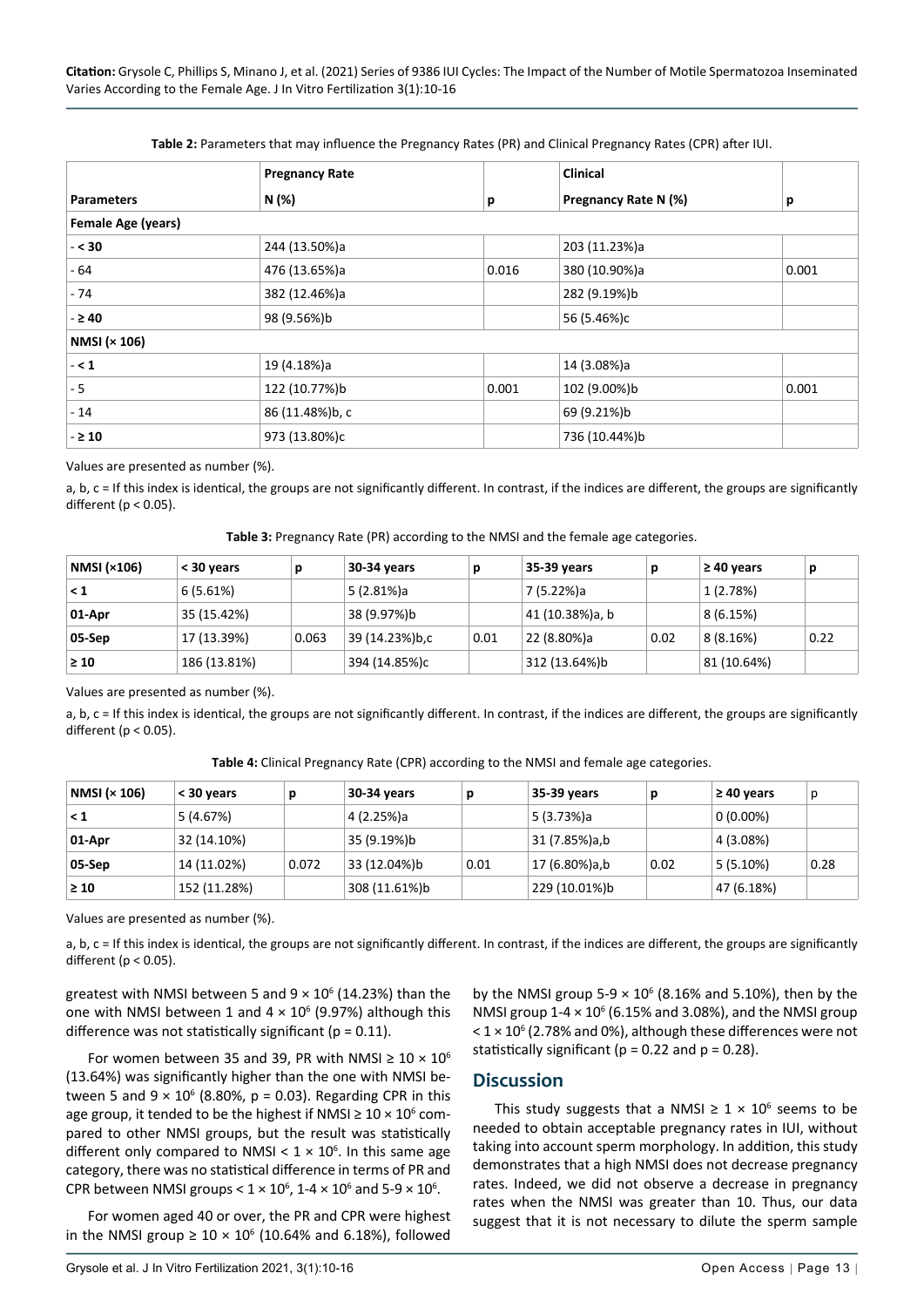

<span id="page-4-0"></span>

<span id="page-4-1"></span>

before IUI. On the contrary, our study tends to show that the higher the female age is, the higher the NMSI needs to be. Our results suggest that in women under 30 years of age, a NMSI  $\geq 1 \times 10^6$  seems to be sufficient to optimize the chances of pregnancy; however, pregnancy rates could be improved when the NMSI is  $\geq 5 \times 10^6$  for women aged 30 to 34 and  $\geq 10$ × 10<sup>6</sup> for women aged 35 to 39-years. IVF should be considered when the NMSI is under these thresholds.

These results will help us counsel couples in their treatment choice. Indeed, IUI appears to be a relevant first-line treatment for moderate male factor infertility. However, maternal age has to be taken into account. As the woman's age increases, the NMSI must be higher in order to obtain acceptable chances of pregnancy. If both criteria are not met, IVF should be considered as a first option. A more personalized treatment of the couple appears to be judicious regarding the question of IUI indications.

NMSI is relevant in predicting pregnancy rate after IUI. This is in agreement with the literature [[9](#page-6-6)-[12\]](#page-6-7). Many fertility centers consider that IUI can be attempted if the NMSI is greater than 1 million. This threshold is often quoted as required to optimize IUI [\[13](#page-6-8)-[15](#page-6-9)]. Dinelli, et al. [[3\]](#page-6-1) reported a better PR if the number of progressive motile spermatozoa inseminated was  $\geq 1 \times 10^6$ . However, this study did not attempt to compare other NMSI thresholds.

Several authors questioned this threshold. Some studies have shown that the pregnancy rates were higher if the NMSI exceeds  $2 \times 10^6$ ,  $5 \times 10^6$  or  $10 \times 10^6$ . Cao, et al. [[5\]](#page-6-3) proposed a NMSI threshold of  $2 \times 10^6$ . Badawy, et al. [[16](#page-6-10)] evaluated 714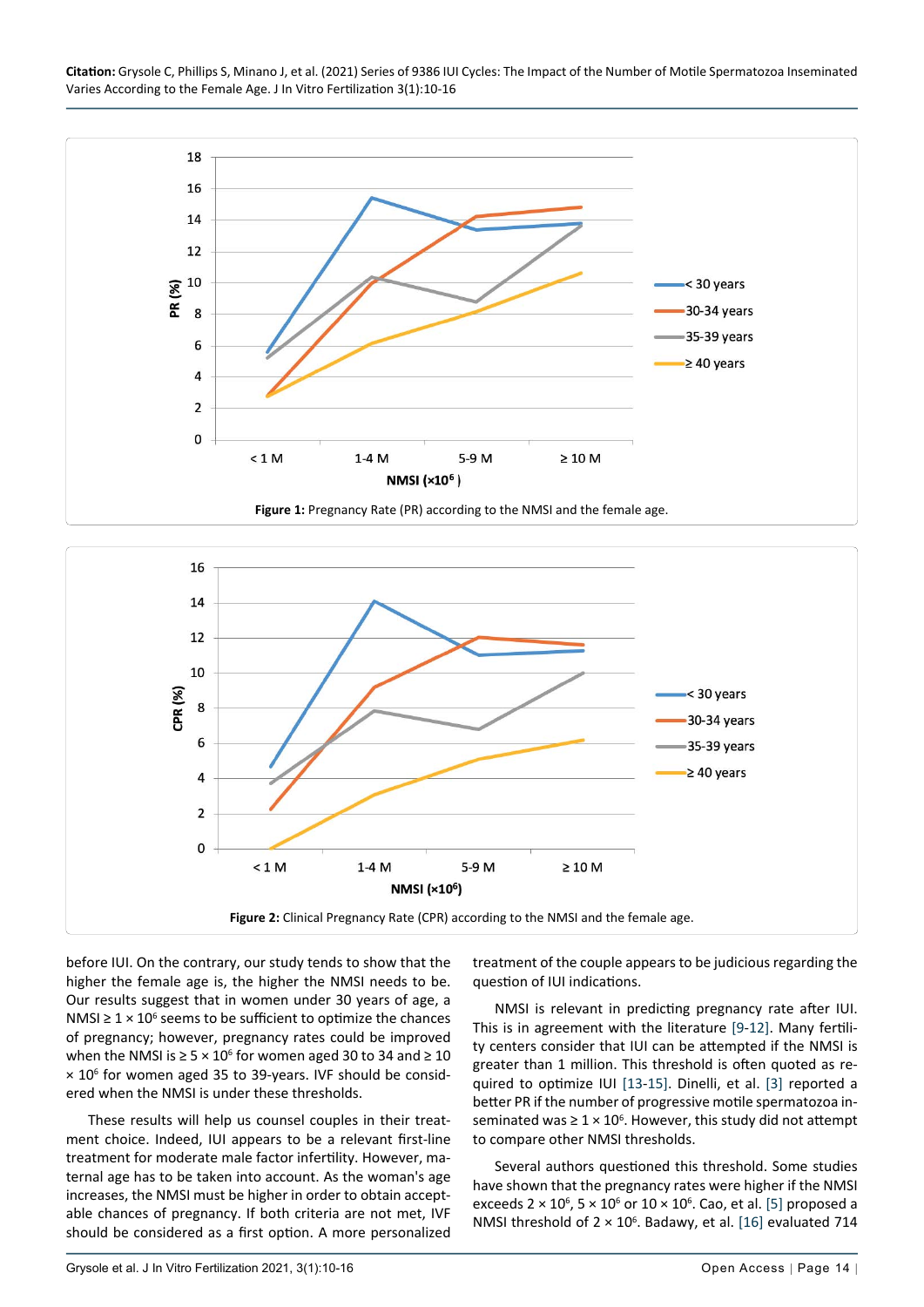IUI cycles for male factor infertility and they found significantly decreased PR if the NMSI was less than  $5 \times 10^6$  with a significantly higher PR for NMSI >  $5 \times 10^6$ : 5.55% versus 24.28% (p < 0.001). Miller, et al. [\[17](#page-6-15)] found that a NMSI more than 10  $\times$  10<sup>6</sup> was associated with successful pregnancy.

Nevertheless, few studies have combined NMSI and maternal age in the same analysis. The study of Badawy, et al. [[16\]](#page-6-10) evaluated these two parameters concomitantly. They hypothesized that in women younger than 25, a NMSI greater than 5×10<sup>6</sup> had a better chance of success than a NMSI of less than  $5 \times 10^6$ . There was no statistical difference in women over 25, regardless of the NMSI. However, this study included only men with sperm abnormalities, making this study unrepresentative of all couples performing IUI.

According to Sicchieri, et al. [[4\]](#page-6-2), female age is the only variable significantly correlated with IUI success rates. They found no association between sperm parameters and clinical pregnancy rates. In their analysis, they observed the pre- and post-processing concentration and progressive motility, but the NMSI was not calculated due to a lack of data. In addition, their numbers were relatively small with only 237 IUI cycles.

In the study by Lemmens, et al. [\[18](#page-6-16)], the group with a NMSI <  $1 \times 10^6$  had a statistically significant lower probability  $(OR = 0.42; 95\% CI = 0.23-0.76)$  and the group with a NMSI between 5  $\times$  10<sup>6</sup> and 10  $\times$  10<sup>6</sup> a higher probability of becoming pregnant (OR = 1.73; 95% CI = 1.21-2.46) compared with the group with a NMSI  $> 10 \times 10^6$ . Furthermore, the probability of becoming pregnant was higher if IUI was done in patients with normal sperm morphology < 4% compared with IUI in patients with normal sperm morphology  $> 4\%$  (OR = 1.39; 95% CI = 1.06-1.81). It suggests that IUI is an especially relevant treatment for moderate male factor infertility.

However, when other infertility factors add up, such as advanced maternal age (assuming a lower ovarian reserve), then the efficacy of IUI must be questioned and IVF would be a better option. IUI would therefore be a good option in the presence of a moderate male factor in a young woman. But in a woman over 35, sperm parameters need to be higher to optimize this treatment option.

Clinical pregnancy rates per IUI cycle remain low in the literature. It is important to change clinical practice in order to maintain a constant improvement in our treatments. In the literature, Bahadur, et al. [\[19](#page-6-17)] suggest several guidelines, including the need to have a sperm sample with a NMSI  $>$  3  $\times$ 106 and the use of gonadotrophin stimulation to obtain 2 or 3 follicles. Lemmens, et al. [[20](#page-6-18)] indicate that there is a lack of evidence on most technical aspects of the IUI procedure and some new guidelines are presented, in particular to improve standardization.

It is established that the chances of success in IUI decrease with the female age. There may also be a negative impact of paternal age in IUI [[21\]](#page-6-19). However, literature is poor about the effects of paternal age. In our study, PR was evaluated according to paternal age and there was no statistically significant difference between paternal age groups < 30, 30-34, 35-39 and ≥ 40-years (respectively 13.0%, 13.2%, 13.3% and 11.6%, p = 0.21). Studies have shown a positive correlation

between sperm DNA fragmentation and paternal age, which may explain the adverse effects of paternal age on reproductive outcomes [[22,](#page-6-11)[23](#page-6-12)].

Our study population was heterogeneous, with multiple indications for IUI treatment. However, our study was designed to extrapolate the results to all IUI indications, including unexplained infertility, ovulatory dysfunction, and moderate male factor. The main strength of our study comes from the very high number of cycles, which adds strong value to our results and a high statistical power. Furthermore, the NMSI is a standardized data.

Indeed, the NMSI is a simple calculation, based on the sperm concentration and the progressive mobility. It is reliable and reproducible. IUI were performed between 2011 and 2015 because it was a period of time in which IVF and IUI were covered under the provincial government health care system. Therefore, patients with a clear indication for IVF went directly to IVF without attempting IUI. This means that the patients included in the study had a real indication for IUI and the financial aspect of IUI versus IVF did not play a role at that time.

One of the limitations of the study is the inclusion of several IUI cycles for the same patient. The different IUI cycles of a patient are not completely independent of each other and statistical tests are based on the assumption of independent observations. Nevertheless, since the NMSI varies with each IUI cycle within the same patient, it can be assumed that each cycle remains independent.

In conclusion, a NMSI  $\geq 1 \times 10^6$  is essential to optimize the chances of pregnancy in IUI and a NMSI  $\geq 10 \times 10^6$  is not detrimental, independent of female age. There may be a tendency for better chances of success if the NMSI is higher among older women. Thus, the NMSI in combination with the female age improves the ability to counsel between IUI and IVF. Artificial intelligence could be an excellent tool to specify prognostic factors in IUI and to establish NMSI limits according to the age of the patient [\[24](#page-6-13),[25](#page-6-14)].

## **Acknowledgement**

The authors acknowledge all the staff of the Departments of Fertility and Research in OVO clinic for their support and cooperation.

## **Ethical Approval**

This retrospective study was conducted as a clinical quality control study. Approval was obtained in March 2018 from the Scientific Review Committee (OVO R&D scientific committee). Patients signed a consent form for the use of their data.

#### **References**

- <span id="page-5-0"></span>1. [Cohlen B, Bijkerk A, Van der Poel S, et al. \(2018\) IUI: Review and](https://pubmed.ncbi.nlm.nih.gov/29452361/)  [systematic assessment of the evidence that supports global rec](https://pubmed.ncbi.nlm.nih.gov/29452361/)[ommendations. Hum Reprod Update 24: 300-319.](https://pubmed.ncbi.nlm.nih.gov/29452361/)
- <span id="page-5-1"></span>2. Wyns C, Bergh C, Calhaz-Jorge C, et al. (2020) European IVF-monitoring Consortium (EIM) for the European Society of Human Reproduction and Embryology (ESHRE), ART in Europe, 2016: Results generated from European registries by ESHRE. Hum Reprod Open.